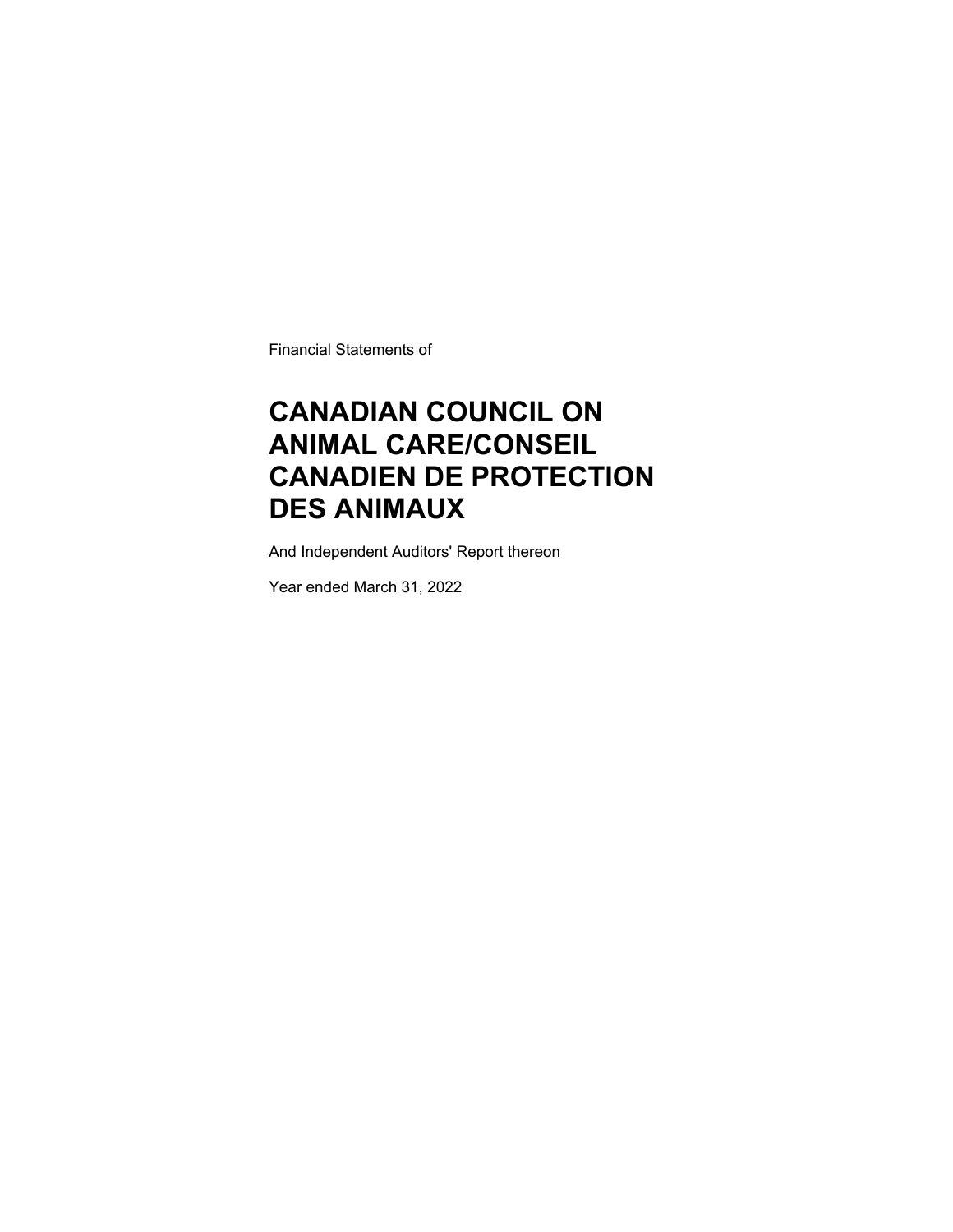

KPMG LLP 150 Elgin Street, Suite 1800 Ottawa ON K2P 2P8 Canada Telephone 613-212-5764 Fax 613-212-2896

### **INDEPENDENT AUDITORS' REPORT**

To the Members of the Canadian Council on Animal Care/Conseil canadien de protection des animaux

### *Opinion*

We have audited the financial statements of Canadian Council on Animal Care/Conseil canadien de protection des animaux (the Council), which comprise:

- the statement of financial position as at March 31, 2022
- the statement of operations for the year then ended
- the statement of changes in net assets for the year then ended
- the statement of cash flows for the year then ended
- and notes to the financial statements, including a summary of significant accounting policies

(Hereinafter referred to as the "financial statements").

In our opinion, the accompanying financial statements, present fairly, in all material respects, the financial position of the Council as at end of March 31, 2022, and its results of operations, changes in net assets and its cash flows for the year then ended in accordance with Canadian accounting standards for not-for-profit organizations.

### *Basis for Opinion*

We conducted our audit in accordance with Canadian generally accepted auditing standards. Our responsibilities under those standards are further described in the "*Auditors' Responsibilities for the Audit of the Financial Statements*" section of our auditors' report.

We are independent of the Council in accordance with the ethical requirements that are relevant to our audit of the financial statements in Canada and we have fulfilled our other ethical responsibilities in accordance with these requirements.

We believe that the audit evidence we have obtained is sufficient and appropriate to provide a basis for our opinion.

### *Responsibilities of Management and Those Charged with Governance for the Financial Statements*

Management is responsible for the preparation and fair presentation of the financial statements in accordance with Canadian accounting standards for notfor-profit organizations, and for such internal control as management determines is necessary to enable the preparation of financial statements that are free from material misstatement, whether due to fraud or error.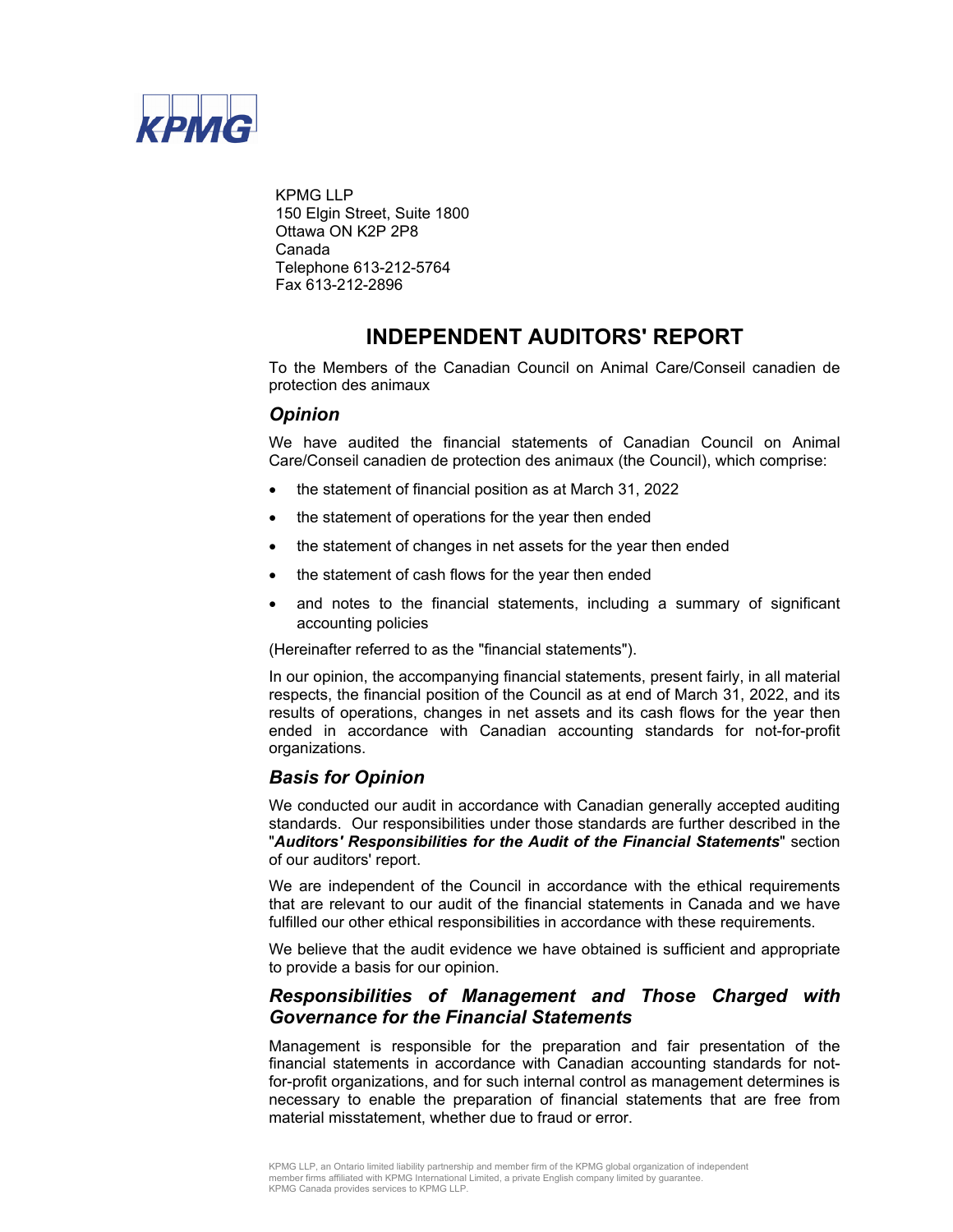

Page 2

In preparing the financial statements, management is responsible for assessing the Council's ability to continue as a going concern, disclosing as applicable, matters related to going concern and using the going concern basis of accounting unless management either intends to liquidate the Council or to cease operations, or has no realistic alternative but to do so.

Those charged with governance are responsible for overseeing the Council's financial reporting process.

### *Auditors' Responsibilities for the Audit of the Financial Statements*

Our objectives are to obtain reasonable assurance about whether the financial statements as a whole are free from material misstatement, whether due to fraud or error, and to issue an auditors' report that includes our opinion.

Reasonable assurance is a high level of assurance, but is not a guarantee that an audit conducted in accordance with Canadian generally accepted auditing standards will always detect a material misstatement when it exists.

Misstatements can arise from fraud or error and are considered material if, individually or in the aggregate, they could reasonably be expected to influence the economic decisions of users taken on the basis of the financial statements.

As part of an audit in accordance with Canadian generally accepted auditing standards, we exercise professional judgment and maintain professional skepticism throughout the audit.

We also:

 Identify and assess the risks of material misstatement of the financial statements, whether due to fraud or error, design and perform audit procedures responsive to those risks, and obtain audit evidence that is sufficient and appropriate to provide a basis for our opinion.

The risk of not detecting a material misstatement resulting from fraud is higher than for one resulting from error, as fraud may involve collusion, forgery, intentional omissions, misrepresentations, or the override of internal control.

- Obtain an understanding of internal control relevant to the audit in order to design audit procedures that are appropriate in the circumstances, but not for the purpose of expressing an opinion on the effectiveness of the Council's internal control.
- Conclude on the appropriateness of management's use of the going concern basis of accounting and, based on the audit evidence obtained, whether a material uncertainty exists related to events or conditions that may cast significant doubt on the Council's ability to continue as a going concern. If we conclude that a material uncertainty exists, we are required to draw attention in our auditors' report to the related disclosures in the financial statements or, if such disclosures are inadequate, to modify our opinion. Our conclusions are based on the audit evidence obtained up to the date of our auditors' report. However, future events or conditions may cause the Council to cease to continue as a going concern.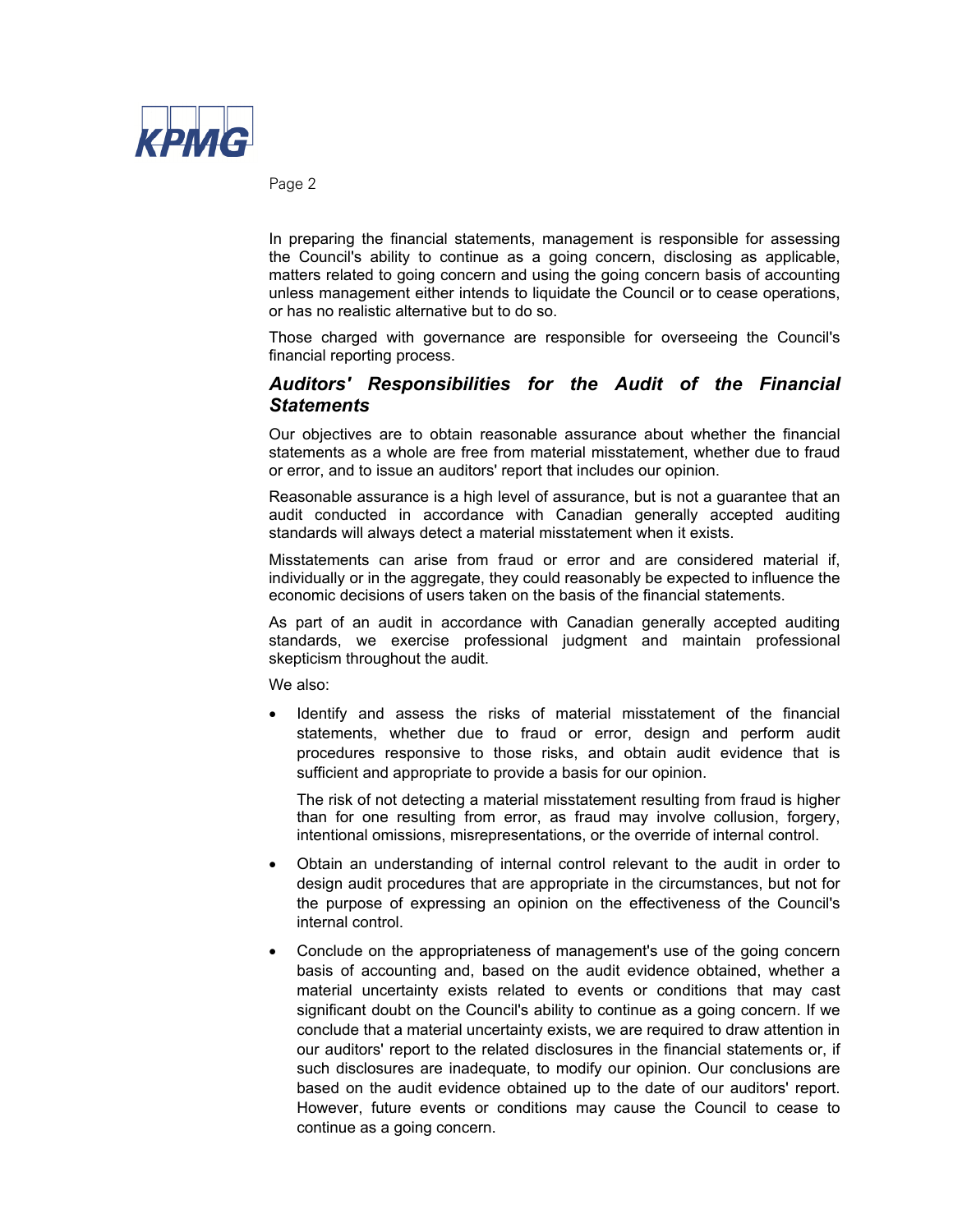

Page 3

- Evaluate the overall presentation, structure and content of the financial statements, including the disclosures, and whether the financial statements represent the underlying transactions and events in a manner that achieves fair presentation.
- Communicate with those charged with governance regarding, among other matters, the planned scope and timing of the audit and significant audit findings, including any significant deficiencies in internal control that we identify during our audit.

 $KPMG$  11P

Chartered Professional Accountants, Licensed Public Accountants Ottawa, Canada June 2, 2022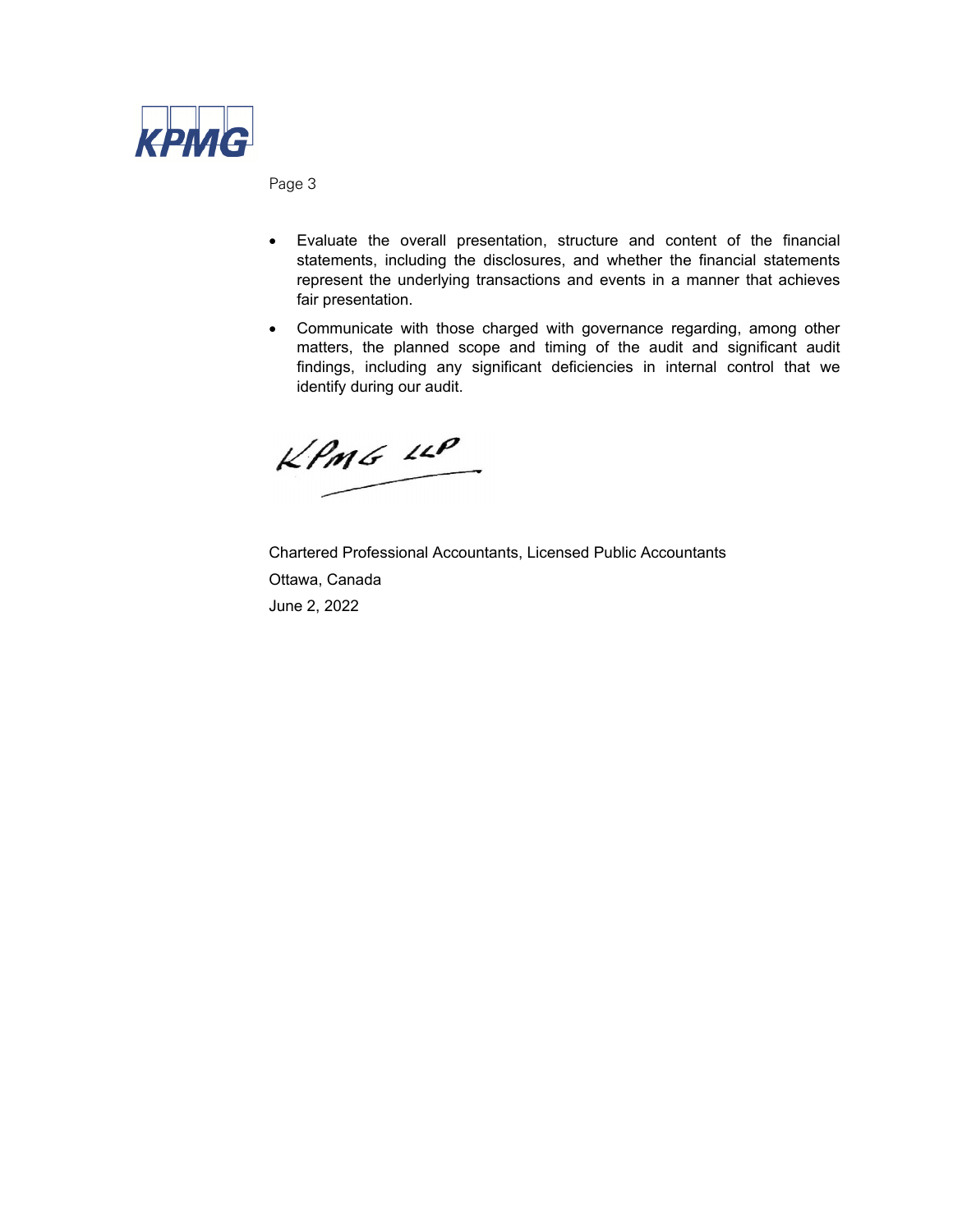Financial Statements

Year ended March 31, 2022

| Statement of Financial Position      | 1              |
|--------------------------------------|----------------|
| <b>Statement of Operations</b>       | $\overline{2}$ |
| Statement of Changes in Net Assets   | 3              |
| <b>Statement of Cash Flows</b>       | $\overline{4}$ |
| <b>Notes to Financial Statements</b> | 5              |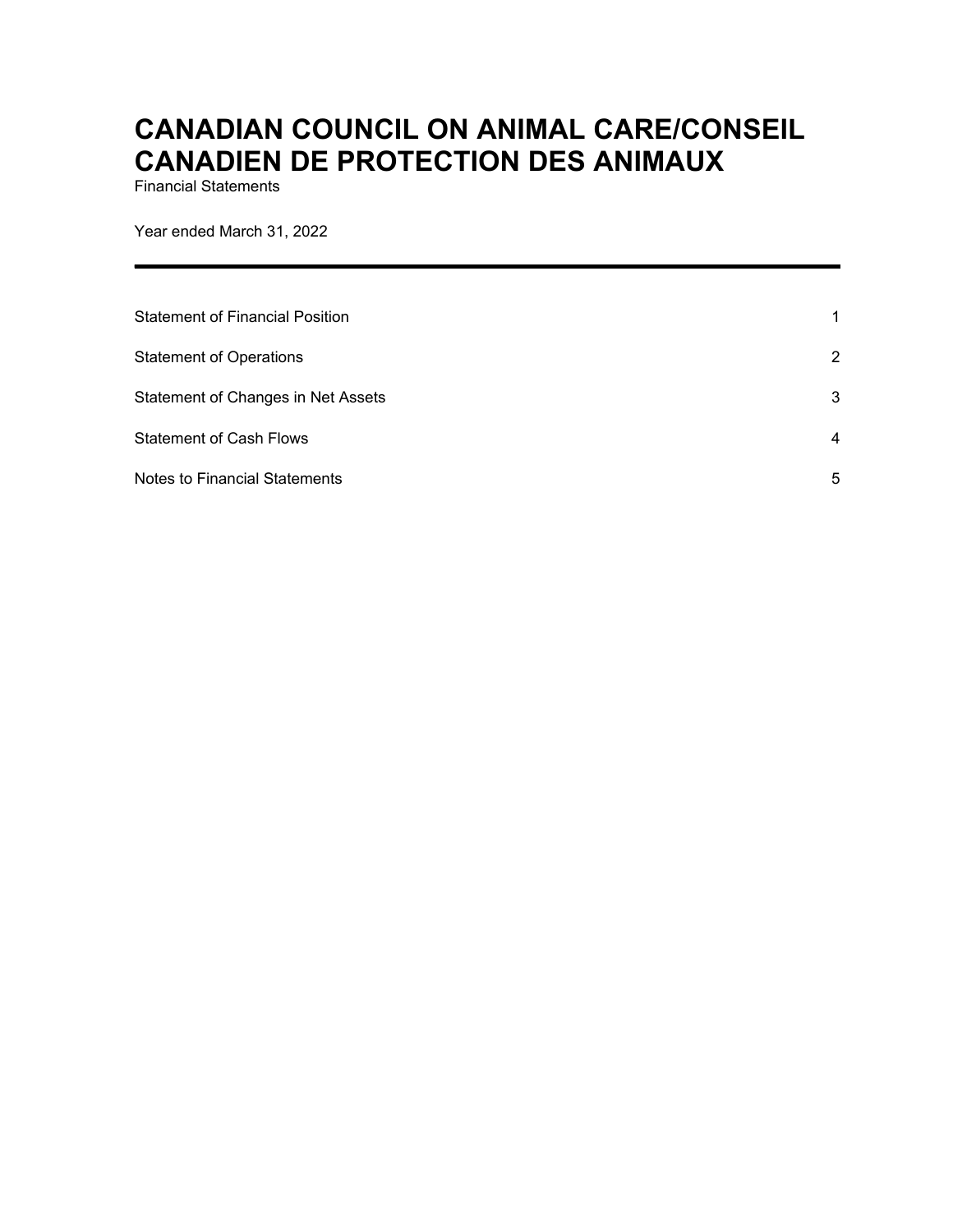Statement of Financial Position

March 31, 2022, with comparative information for 2021

|                                                                                                                     | 2022                           | 2021                           |
|---------------------------------------------------------------------------------------------------------------------|--------------------------------|--------------------------------|
| <b>Assets</b>                                                                                                       |                                |                                |
| Current assets:                                                                                                     |                                |                                |
| Cash<br>Accounts receivable                                                                                         | \$<br>912,390<br>247,872       | \$<br>782,586<br>130,273       |
| Prepaid expenses                                                                                                    | 175,157<br>1,335,419           | 172,861<br>1,085,720           |
| Investments (note 3)                                                                                                | 750,854                        | 760,711                        |
| Tangible capital and intangible assets (note 4)                                                                     | 68,832                         | 92,167                         |
|                                                                                                                     | \$<br>2,155,105                | \$<br>1,938,598                |
| <b>Liabilities and Net Assets</b>                                                                                   |                                |                                |
| <b>Current liabilities:</b>                                                                                         |                                |                                |
| Accounts payable and accrued liabilities (note 5)                                                                   | \$<br>186,546                  | \$<br>169,648                  |
| Net assets (note 7):<br>Invested in tangible capital and intangible assets<br>Internally restricted<br>Unrestricted | 68,832<br>337,742<br>1,561,985 | 92,167<br>337,742<br>1,339,041 |
|                                                                                                                     | 1,968,559                      | 1,768,950                      |
| Economic dependence (note 1)<br>Commitments (note 6)<br>Impact of COVID-19 (note 10)                                |                                |                                |
|                                                                                                                     | \$<br>2,155,105                | \$<br>1,938,598                |

On behalf of the Board: Director **Director**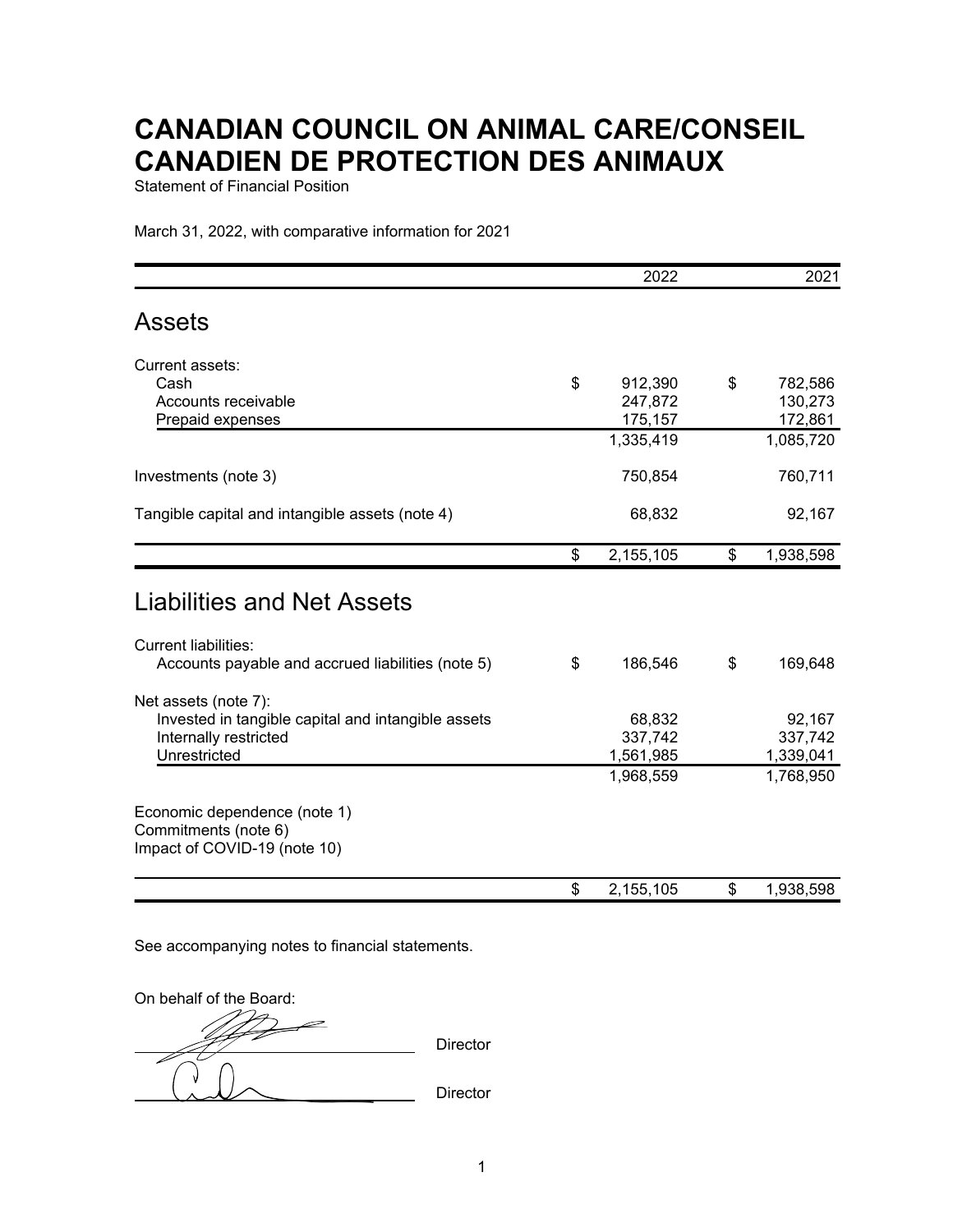Statement of Operations

Year ended March 31, 2022, with comparative information for 2021

|                                                       | 2022            | 2021            |
|-------------------------------------------------------|-----------------|-----------------|
| Revenue:                                              |                 |                 |
| Grants (note 1)                                       | \$<br>1,750,000 | \$<br>1,750,000 |
| Program participation fees                            | 1,342,611       | 1,151,846       |
| Workshops                                             | 52,830          |                 |
| Interest income                                       | 22,577          | 25,336          |
| Miscellaneous (note 10)                               | 1,404           | 342,607         |
|                                                       | 3,169,422       | 3,269,789       |
| Expenses:                                             |                 |                 |
| Salaries and benefits (note 8)                        | 2,290,893       | 2,213,871       |
| <b>Professional fees</b>                              | 197,973         | 40,371          |
| Rent                                                  | 172,129         | 175,326         |
| IT maintenance                                        | 87,789          | 93,920          |
| Office and administration                             | 60,035          | 53,936          |
| Bad debt expense                                      | 46,557          |                 |
| Finance service charges                               | 44,272          | 44,403          |
| Legal and audit                                       | 20,407          | 11,469          |
| Travel                                                | 268             |                 |
| Board and AGM                                         |                 | 534             |
| Committee (recovery)                                  | (109)           | 544             |
|                                                       | 2,920,214       | 2,634,374       |
| Excess of revenue over expenses before the undernoted | 249,208         | 635,415         |
| Other expenses (income):                              |                 |                 |
| Amortization of tangible capital and intangible       |                 |                 |
| assets                                                | 27,146          | 24,054          |
| Unrealized loss (gain) on investments                 | 22,453          | (52, 136)       |
|                                                       | 49,599          | (28,082)        |
| Excess of revenue over expenses                       | \$<br>199,609   | \$<br>663,497   |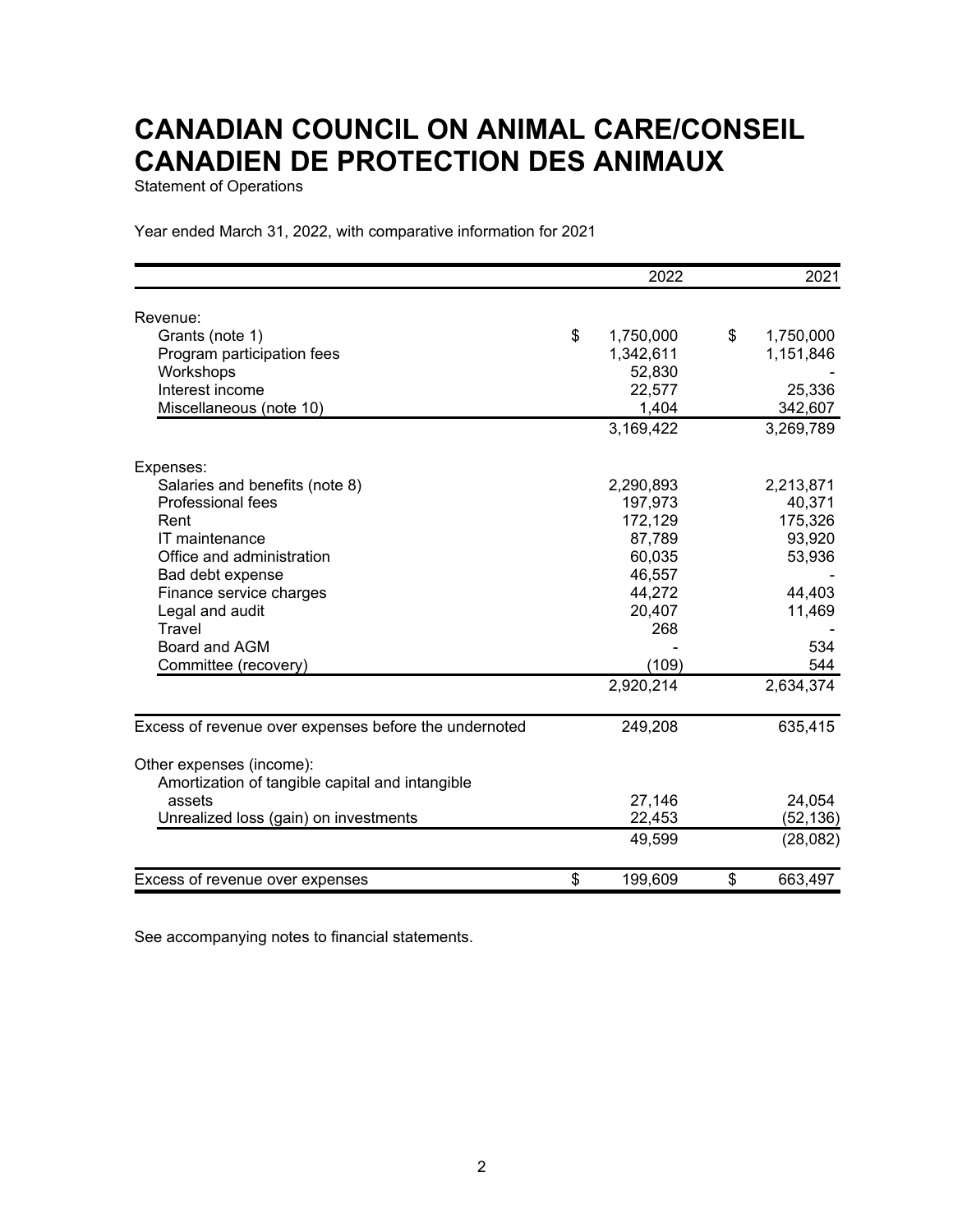Statement of Changes in Net Assets

Year ended March 31, 2022, with comparative information for 2021

|                                                                 | Invested in<br>tangible capital<br>and intangible | Internally    |              | 2022        | 2021        |
|-----------------------------------------------------------------|---------------------------------------------------|---------------|--------------|-------------|-------------|
|                                                                 | assets                                            | restricted    | Unrestricted | Total       | Total       |
| Net assets,<br>beginning of year                                | \$<br>92,167                                      | \$<br>337,742 | \$1,339,041  | \$1,768,950 | \$1,105,453 |
| Excess of revenue<br>over expenses                              |                                                   |               | 199,609      | 199,609     | 663,497     |
| Purchases of<br>tangible capital<br>and intangible<br>assets    | 3,811                                             |               | (3, 811)     |             |             |
| Amortization of<br>tangible capital<br>and intangible<br>assets | (27, 146)                                         |               | 27,146       |             |             |
| Net assets,<br>end of year                                      | \$<br>68,832                                      | \$<br>337,742 | \$1,561,985  | \$1,968,559 | \$1,768,950 |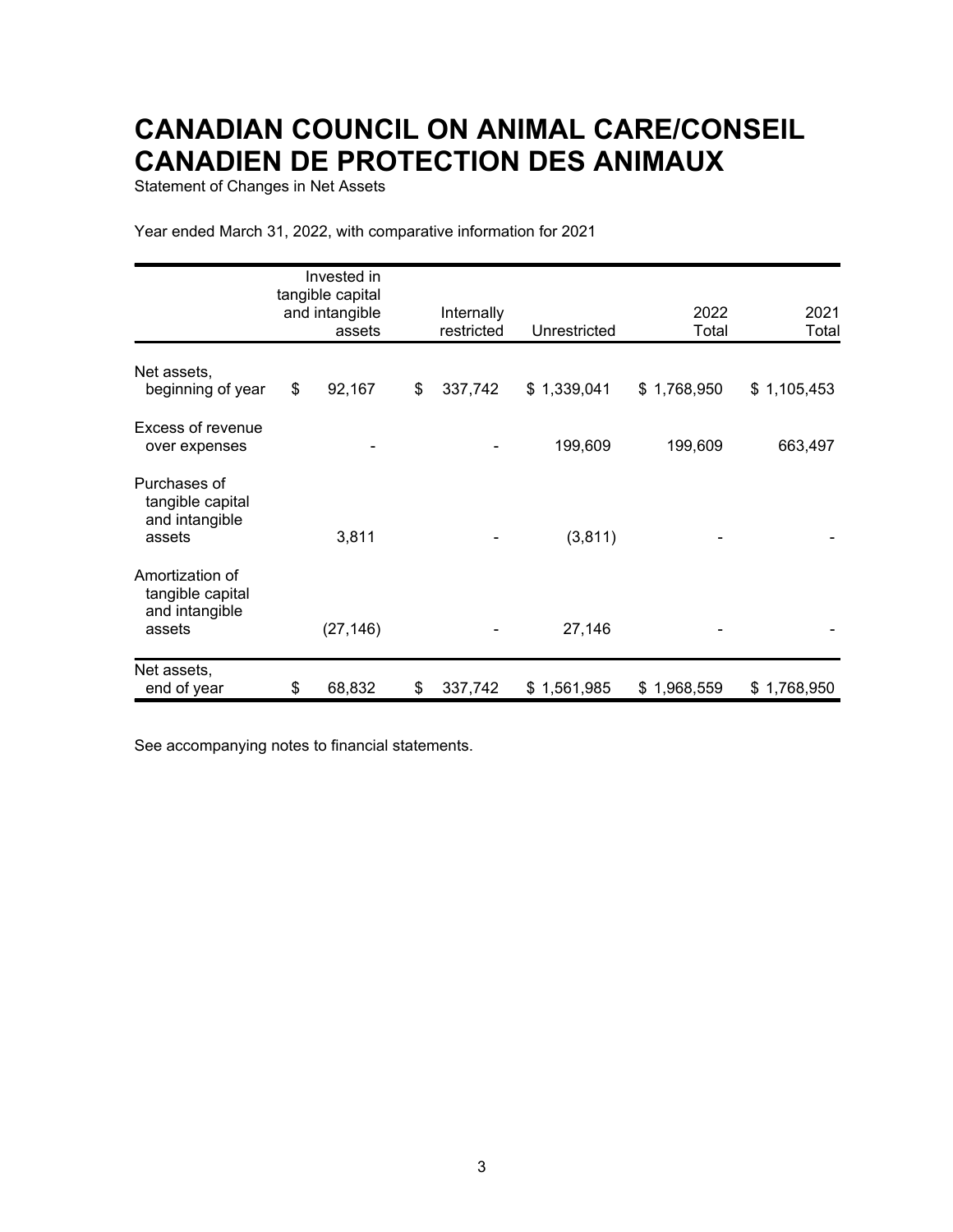Statement of Cash Flows

Year ended March 31, 2022, with comparative information for 2021

|                                                                 | 2022          | 2021          |
|-----------------------------------------------------------------|---------------|---------------|
| Cash provided by (used in):                                     |               |               |
| Operating activities:                                           |               |               |
| Excess of revenue over expenses                                 | \$<br>199,609 | \$<br>663,497 |
| Items not involving cash:                                       |               |               |
| Amortization of tangible capital and intangible assets,         |               |               |
| which does not involve cash                                     | 27,146        | 24,054        |
| Unrealized loss (gain) on investments                           | 22,453        | (52, 136)     |
| Net change in operating working capital:<br>Accounts receivable | (117, 599)    | (65, 819)     |
| Prepaid expenses                                                | (2, 296)      | (8, 263)      |
| Accounts payable and accrued liabilities                        | 16,898        | 62,419        |
|                                                                 | 146,211       | 623,752       |
| Investing activities:                                           |               |               |
| Net increase in investments                                     | (12, 596)     | (38, 381)     |
| Additions to tangible capital and intangible assets             | (3, 811)      | (37, 343)     |
|                                                                 | (16, 407)     | (75, 724)     |
| Increase in cash                                                | 129,804       | 548,028       |
| Cash, beginning of year                                         | 782,586       | 234,558       |
|                                                                 |               |               |
| Cash, end of year                                               | \$<br>912,390 | \$<br>782,586 |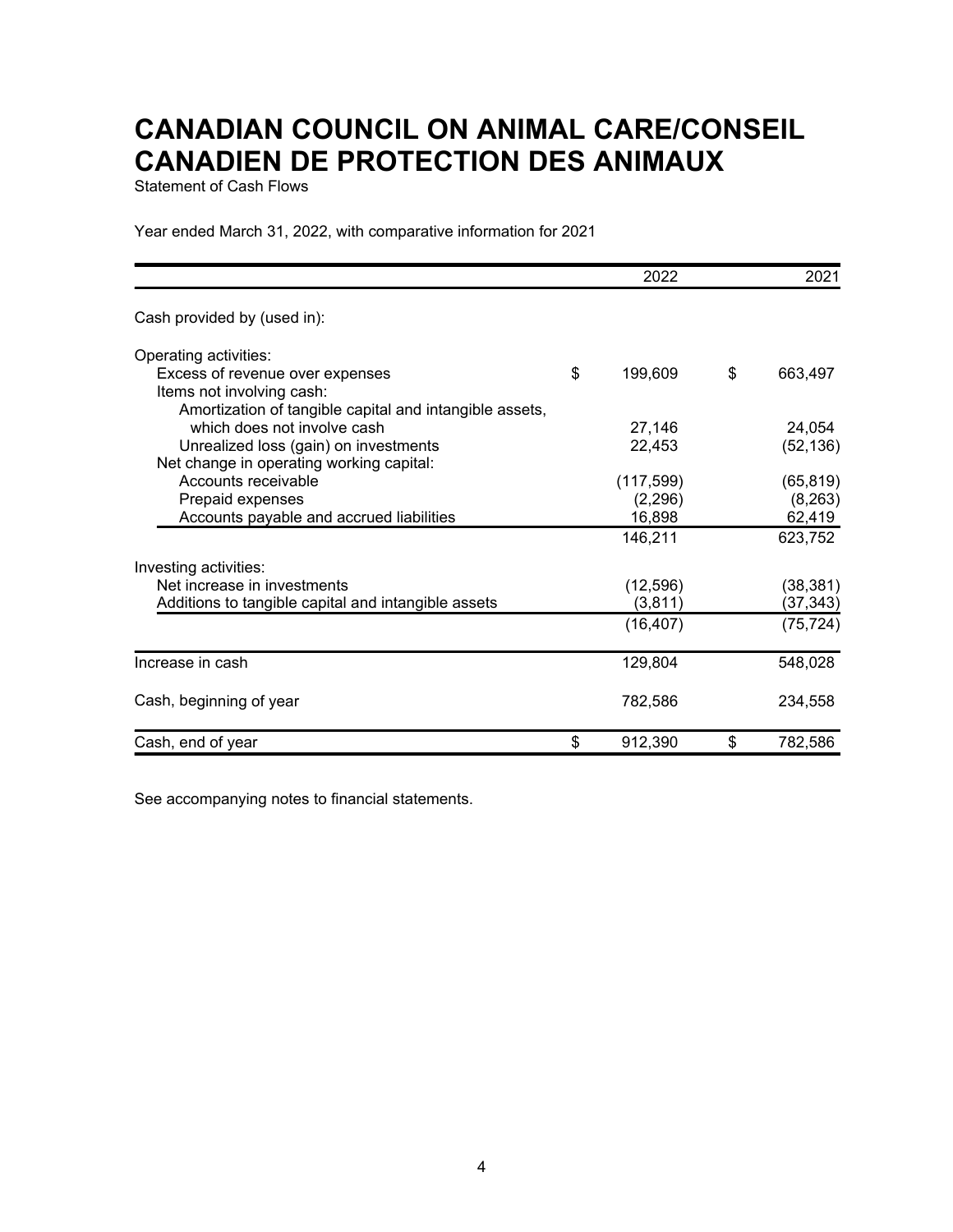Notes to Financial Statements

Year ended March 31, 2022

The Canadian Council on Animal Care/Conseil canadien de protection des animaux (the "Council") is incorporated as a not-for-profit corporation under Part II of the Canada Corporations Act. As a not-for-profit organization, the Council is exempt from income taxes under paragraph 149(1)(l) of the Income Tax Act (Canada).

Effective May 16, 2014, the Council continued its incorporation under the Canada Not-for-profit Corporations Act.

The mandate of the Council is to act in the interests of the people of Canada and advance animal ethics and care in science by:

- developing science-informed standards that incorporate expert opinion, the values of Canadians and strategies to reduce the need for, and harm of, animals in science, while promoting their well-being;
- encouraging the implementation of the highest standards of ethics and care for animals in science in collaboration with the animal care community and scientists across Canada;
- providing assessment and certification programs that empower scientific institutions in achieving high standards of animal ethics and care; and
- providing education, training and networking opportunities to support individuals, animal care committees and institutions in implementing our guidelines and sharing best practices in the oversight of animal ethics and care in science.

#### **1. Economic dependence:**

The Council's mandate and operations are dependent on grants from the Canadian Institutes of Health Research and the Natural Sciences and Engineering Research Council of Canada. Revenue includes grants received from these organizations of \$1,750,000 (2021 - \$1,750,000).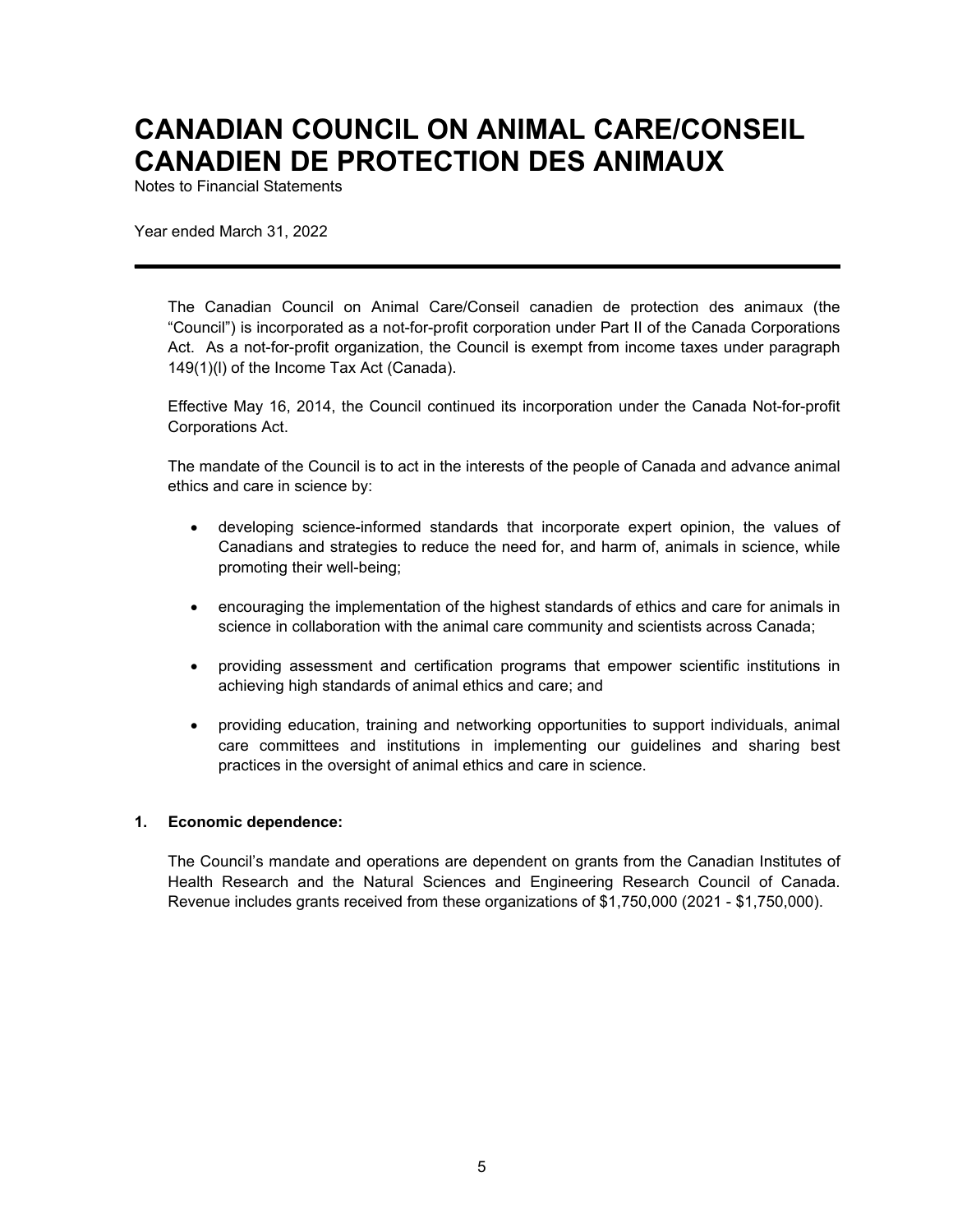Notes to Financial Statements (continued)

Year ended March 31, 2022

#### **2. Significant accounting policies:**

The financial statements have been prepared by management in accordance with Canadian accounting standards for not-for-profit organizations in Part III of the CPA Canada Handbook - Accounting and include the following significant accounting policies:

(a) Revenue recognition:

The Council follows the deferral method of accounting for contributions for not-for-profit organizations.

Unrestricted contributions are recognized when received or receivable if the amount to be received can be reasonably estimated and collection is reasonably assured.

Restricted contributions are recognized as revenue in the year in which the related expenses are incurred.

Program participation fees are recorded in income in the year to which they relate, and deferred when received in advance.

(b) Financial instruments:

Financial instruments are recorded at fair value on initial recognition. Equity instruments that are quoted in an active market are subsequently measured at fair value. All other financial instruments are subsequently recorded at cost or amortized cost, unless management has elected to carry the instruments at fair value. The Council has elected to carry any of its financial instruments at fair value.

Transaction costs incurred on the acquisition of financial instruments measured subsequently at fair value are expensed as incurred. All other financial instruments are adjusted by transaction costs incurred on acquisition and financing costs, which are amortized using the effective interest rate method.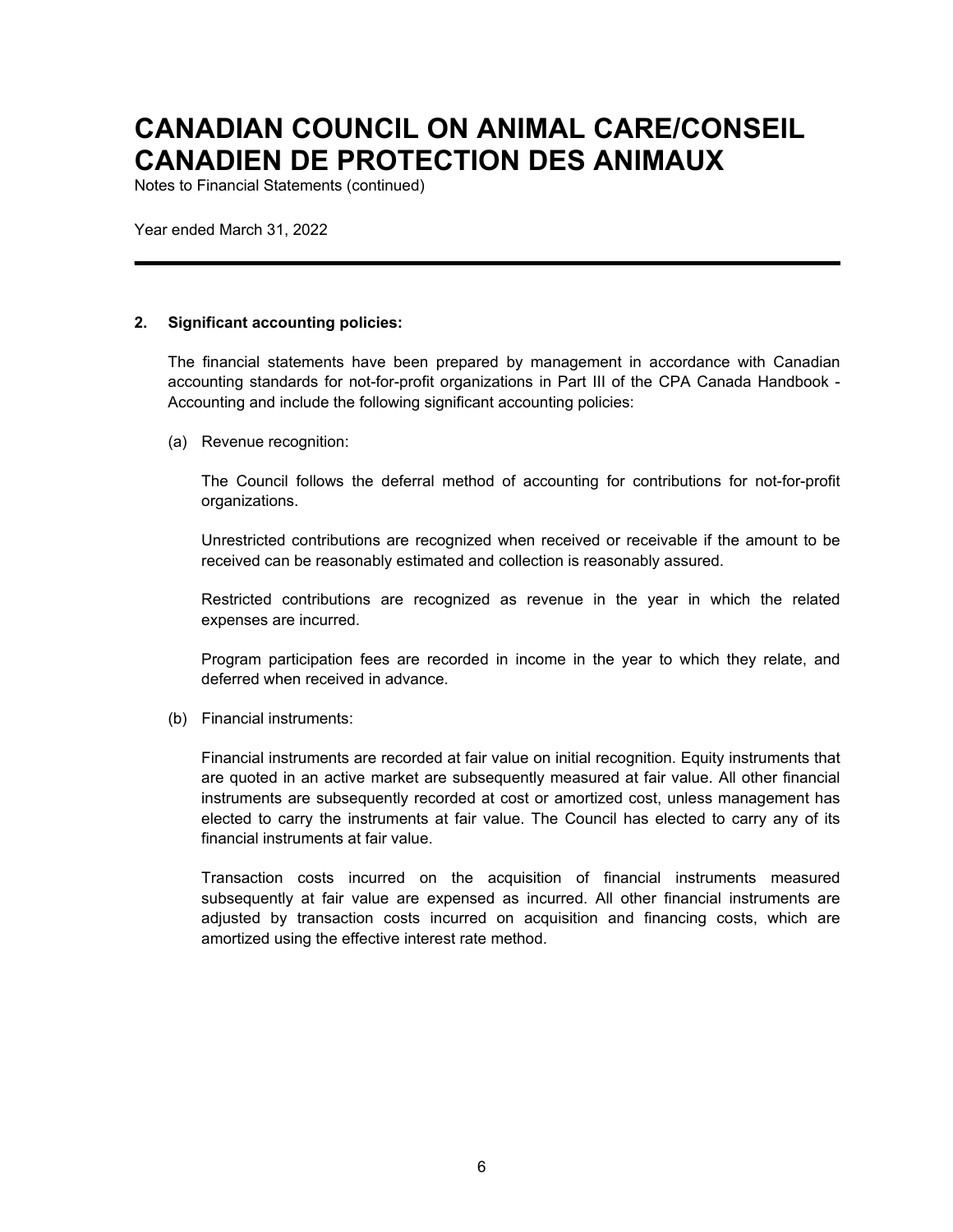Notes to Financial Statements (continued)

Year ended March 31, 2022

#### **2. Significant accounting policies (continued):**

(b) Financial instruments (continued):

Financial assets are assessed for impairment on an annual basis at the end of the fiscal year if there are indicators of impairment. If there is an indicator of impairment, the Council determines if there is a significant adverse change in the expected amount or timing of future cash flows from the financial asset. If there is a significant adverse change in the expected cash flows, the carrying value of the financial asset is reduced to the highest of the present value of the expected cash flows, the amount that could be realized from selling the financial asset or the amount the Council expects to realize by exercising its right to any collateral. If events and circumstances reverse in a future period, an impairment loss will be reversed to the extent of the improvement, not exceeding the initial impairment change.

(c) Tangible capital and intangible assets:

Tangible capital and intangible assets are recorded at cost. Amortization is provided on the declining balance method using the following annual rates:

| Asset                    | Rate       |
|--------------------------|------------|
| Tangible capital assets: |            |
| Furniture and fixtures   | <b>20%</b> |
| Computer equipment       | 30%        |
| Intangible assets:       |            |
| Computer software        | 30%        |

Leasehold improvements are amortized on a straight-line basis over the term of the lease.

When a tangible capital or intangible asset no longer contributes to the Council's ability to provide services, its carrying amount is written down to its residual value.

(d) Expenses:

In the statement of operations, the Council presents its expenses by object, with the exception of projects, which are presented by function. Expenses are recognized in the year incurred and are recorded to the function to which they are directly related.

The Council does not allocate expenses between functions after initial recognition.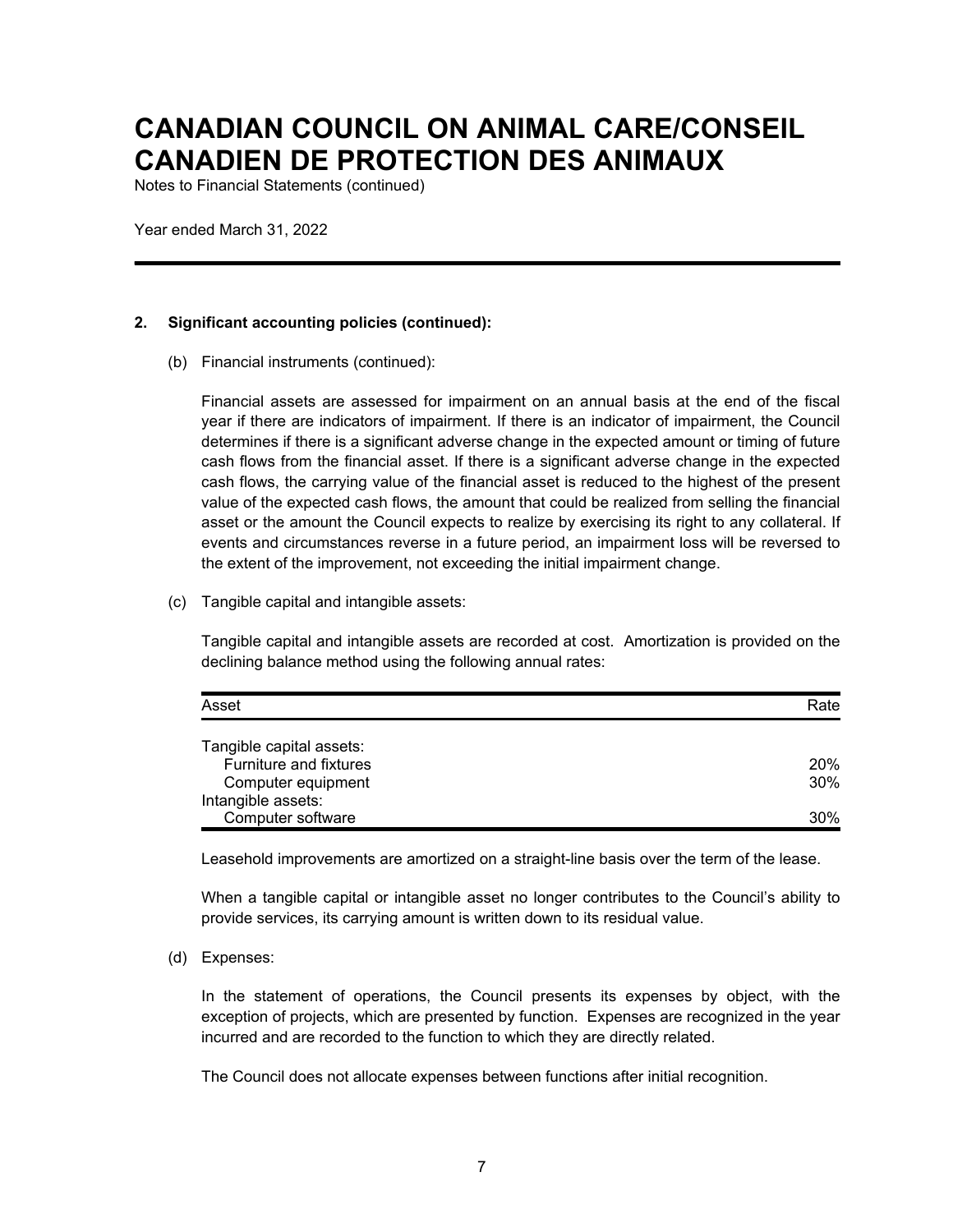Notes to Financial Statements (continued)

Year ended March 31, 2022

#### **2. Significant accounting policies (continued):**

(e) Use of estimates:

The preparation of the financial statements requires management to make estimates and assumptions that affect the reported amounts of assets and liabilities and disclosure of contingent assets and liabilities at the date of the financial statements and the reported amounts of revenue and expenses during the year. Actual results could differ from those estimates. These estimates are reviewed annually and, as adjustments become necessary, they are recognized in the financial statements in the period they become known.

#### **3. Investments:**

|                                                                                                              |                                    |   | 2022                         |     |                              | 2021                               |
|--------------------------------------------------------------------------------------------------------------|------------------------------------|---|------------------------------|-----|------------------------------|------------------------------------|
|                                                                                                              | Market                             |   | Cost                         |     | Market                       | Cost                               |
| Federal, provincial and<br>corporate bonds<br>Preferred shares<br>Canadian, International and<br>US equities | \$<br>539,604<br>75,168<br>136,082 | S | 571,457<br>72,080<br>116,220 | \$. | 482,764<br>72,752<br>205,195 | \$<br>483,418<br>74,800<br>190,481 |
|                                                                                                              | \$<br>750.854                      | S | 759.757                      | \$. | 760.711                      | \$<br>748,699                      |

Federal, provincial and corporate bonds have interest rates from 1.5% to 4.155% (2021 - 1.1% to 5.5%) and mature between June 2023 and December 2031 (2021 - June 2021 and June 2026).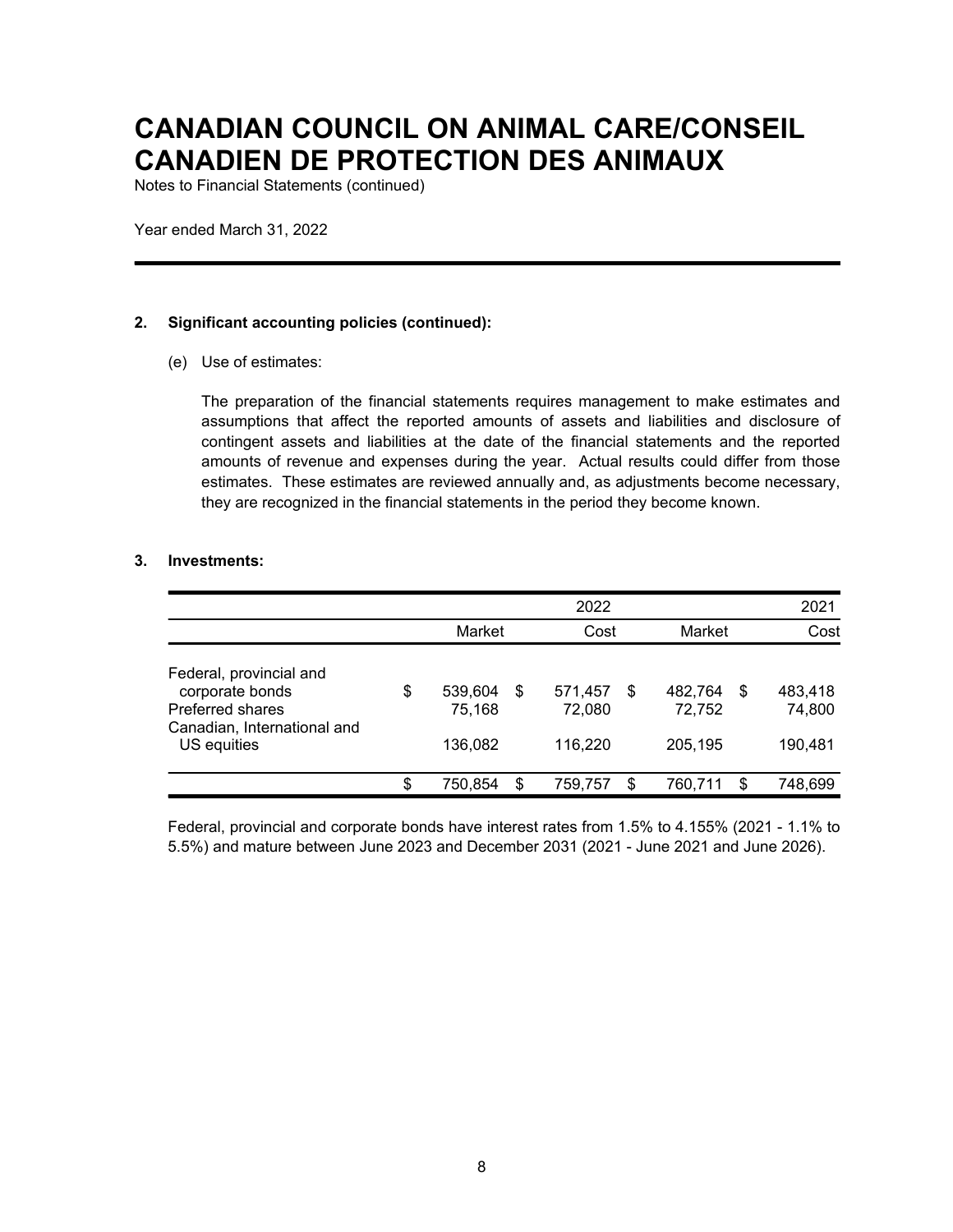Notes to Financial Statements (continued)

Year ended March 31, 2022

#### **4. Tangible capital and intangible assets:**

|                                                                                                    |                                    |                                    | 2022                  | 2021                   |
|----------------------------------------------------------------------------------------------------|------------------------------------|------------------------------------|-----------------------|------------------------|
|                                                                                                    |                                    | Accumulated                        | Net book              | Net book               |
|                                                                                                    | Cost                               | amortization                       | value                 | value                  |
| Tangible capital assets:<br>Furniture and fixtures<br>Computer equipment<br>Leasehold improvements | \$<br>113.671<br>375,578<br>20,547 | \$<br>105,224<br>316,378<br>20,547 | \$<br>8,447<br>59,200 | \$<br>10,559<br>79,919 |
| Intangible assets:<br>Computer software                                                            | 61,038                             | 59,853                             | 1.185                 | 1,689                  |
|                                                                                                    | \$<br>570.834                      | \$<br>502,002                      | \$<br>68,832          | \$<br>92,167           |

Cost and accumulated amortization at March 31, 2021 amounted to \$567,023 and \$474,856, respectively.

#### **5. Accounts payable and accrued liabilities:**

At year-end, there were no amounts payable for government remittances, which include harmonized sales tax and payroll-related taxes.

#### **6. Commitments:**

The Council leases its office space under an operating lease that expires March 31, 2026.

The future minimum payments for the next four years are as follows

| 2023<br>2024<br>2025<br>2026 | \$<br>175,071<br>176,397<br>179,047<br>179,047 |
|------------------------------|------------------------------------------------|
|                              | \$<br>709,562                                  |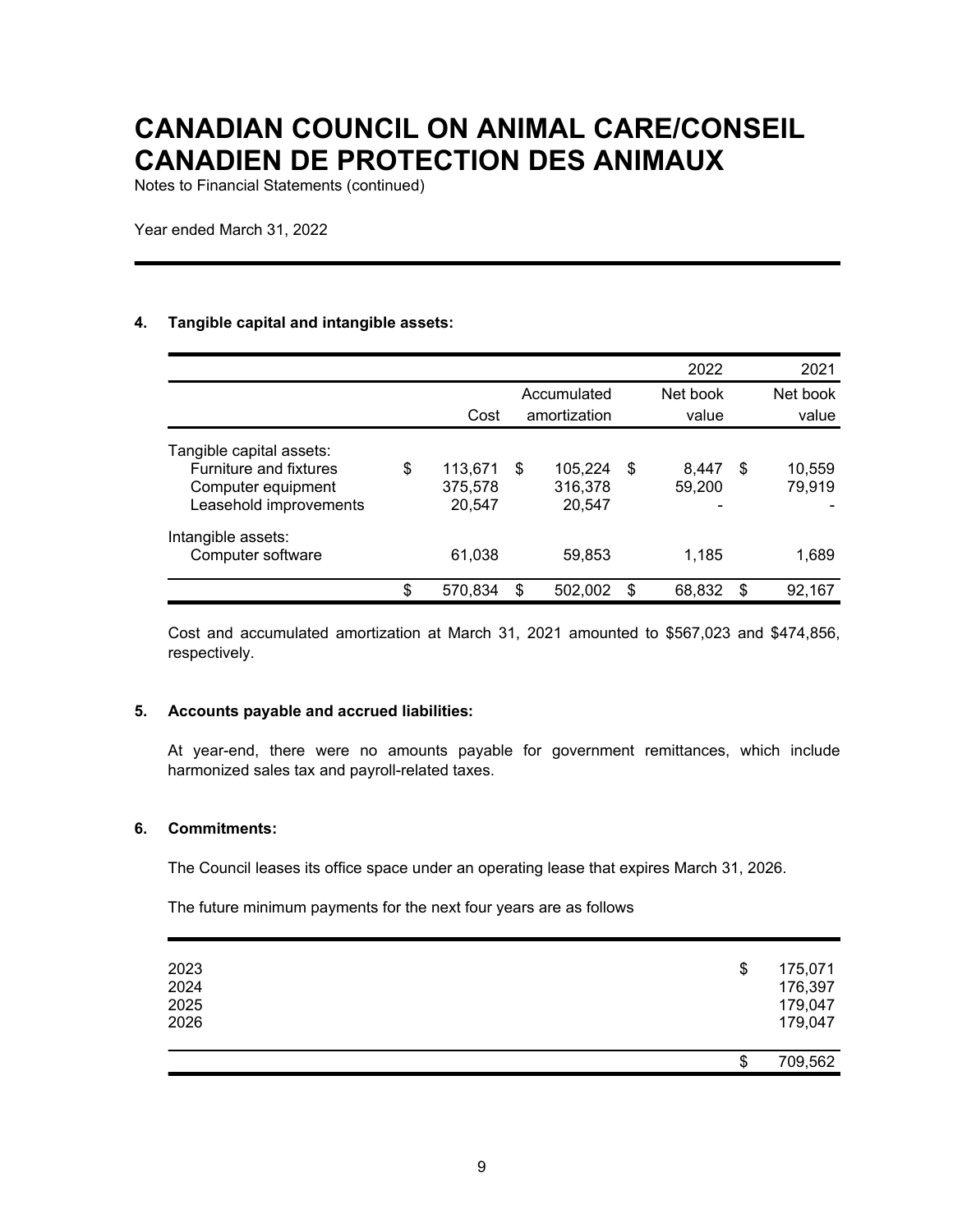Notes to Financial Statements (continued)

Year ended March 31, 2022

#### **7. Net assets:**

The Council considers its capital to consist of its net assets. The objective of the Council with respect to unrestricted net assets is to fund ongoing operations and future projects. The unrestricted net assets are also considered a reserve in case of a short-term operating shortfall.

The objective of the Council with respect to its net assets invested in tangible capital and intangible assets is to fund the past acquisition of tangible capital and intangible assets required for operational purposes.

In the 2021 fiscal year, the Council established the internally restricted Human Resources Fund. The objective of the fund is to support future expenses associated with succession planning, work-from-home policy implementation, continuing education opportunities and other human resource-related initiatives.

The Council is not subject to externally imposed capital requirements and its overall strategy with respect to capital remains unchanged from the year ended March 31, 2021.

#### **8. Pension plan:**

All employees hired since January 1, 1989 are required to participate in the Council's moneypurchase defined contribution pension plan administered by Universities Canada and registered with the Financial Services Commission of Ontario. The Council's contributions to the plan are based on participants' earnings up to a maximum of 7% and are expensed as incurred. Expenses for the year were \$136,902 (2021 - \$132,688) and are recorded in salaries and benefits expense.

#### **9. Financial risk management:**

(a) Liquidity risk:

Liquidity risk is the risk that the Council will be unable to fulfill its obligations on a timely basis or at a reasonable cost. The Council manages its liquidity risk by monitoring its operating requirements. The Council prepares budget and cash forecasts to ensure it has sufficient funds to fulfill its obligations.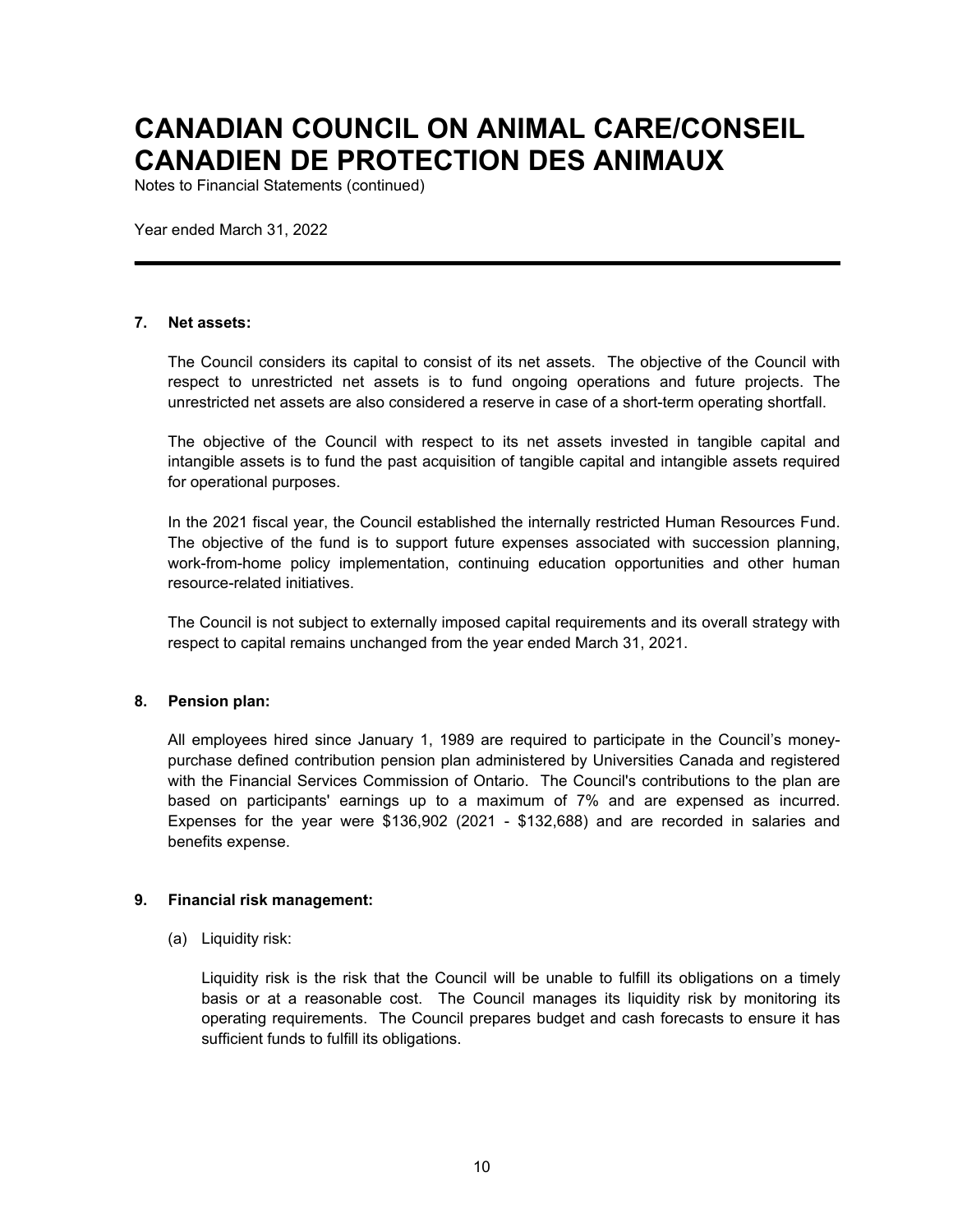Notes to Financial Statements (continued)

Year ended March 31, 2022

#### **9. Financial risk management (continued):**

(b) Credit risk:

Credit risk refers to the risk that a counterparty may default on its contractual obligations resulting in a financial loss.The Council is exposed to credit risk on its accounts receivable. The Council assesses, on a continuous basis, accounts receivable and provides for any amounts that are not collectible in the allowance for doubtful accounts. At year end, there were no amounts allowed for in accounts receivable.

(c) Other price risk:

Other price risk is the risk that the fair value or future cash flows of a financial instrument will fluctuate because of changes in market prices (other than those arising from interest rate risk or currency risk), whether those changes are caused by factors specific to the individual financial instrument or its issuer, or factors affecting all similar financial instruments traded in the market. The Council is exposed to other price risk through its equity investments as disclosed in note 3.

(d) Interest rate risk:

The Council is exposed to interest rate risk on its fixed interest rate financial instruments. Further details about the fixed rate investments are included in note 3.

(e) Currency risk:

Currency risk refers to certain assets that are exposed to foreign exchange fluctuations. The Council believes it is not subject to significant currency risks.

These financial risks are not considered to be significant to operations by management.

#### **10. Impact of COVID-19:**

In March 2020, the COVID-19 outbreak was declared a pandemic by the World Health Organization and has had a significant financial, market and social dislocating impact. The situation is fluid and the ultimate duration and magnitude of the impact on the economy and on all aspects of operations are unknown.